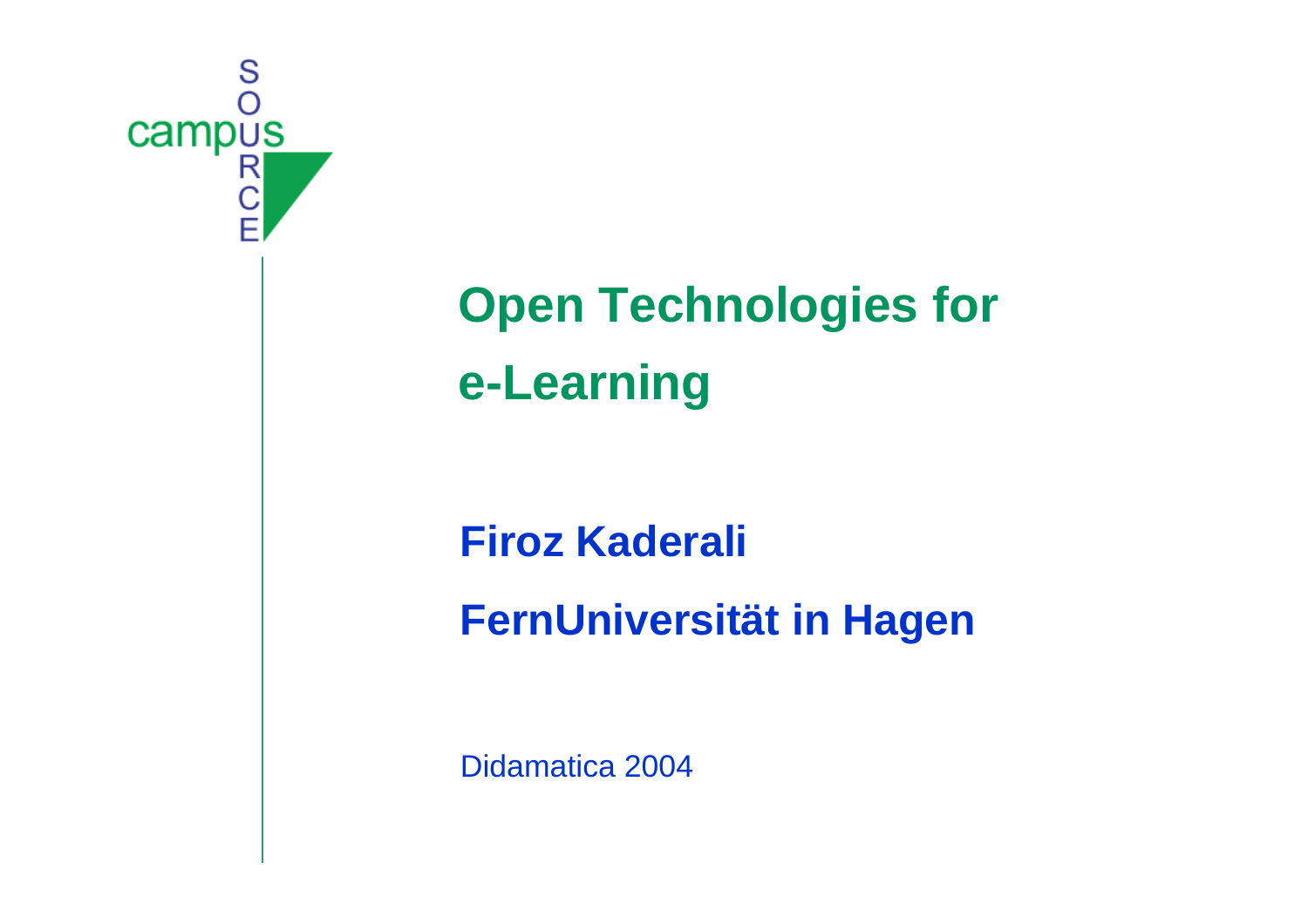

# **Open Source: The idea**

- **Open Source Software can be obtained and used free of charge**
- **Improvements, enhancements and support through a community**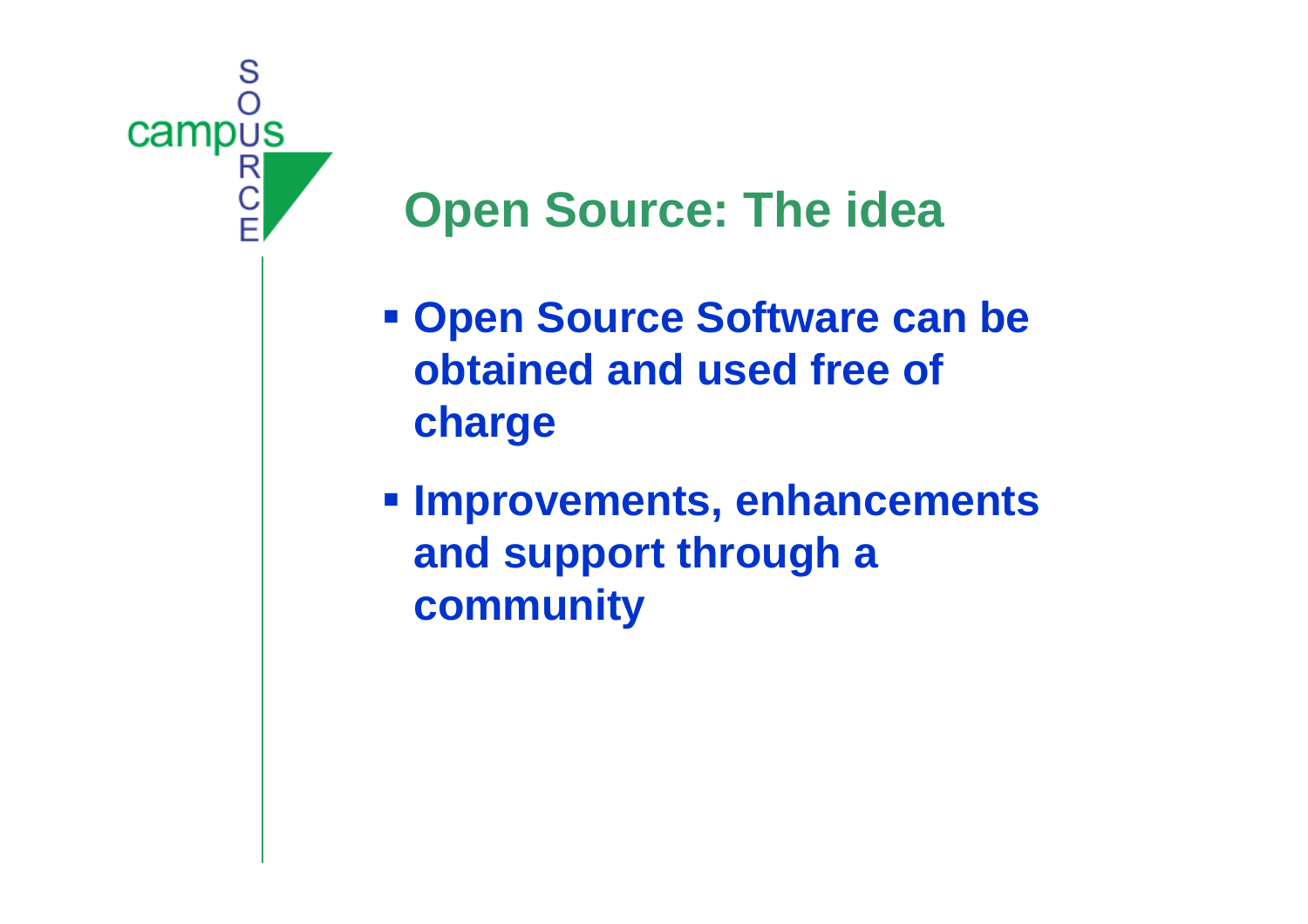

#### **Open Source: The Idea**

**Well-defined licence agreement for use and modifications e.g. General Public License (GPL)**

- **Commercial use is allowed**
- **Modifications and extensionshave to be made available to the community**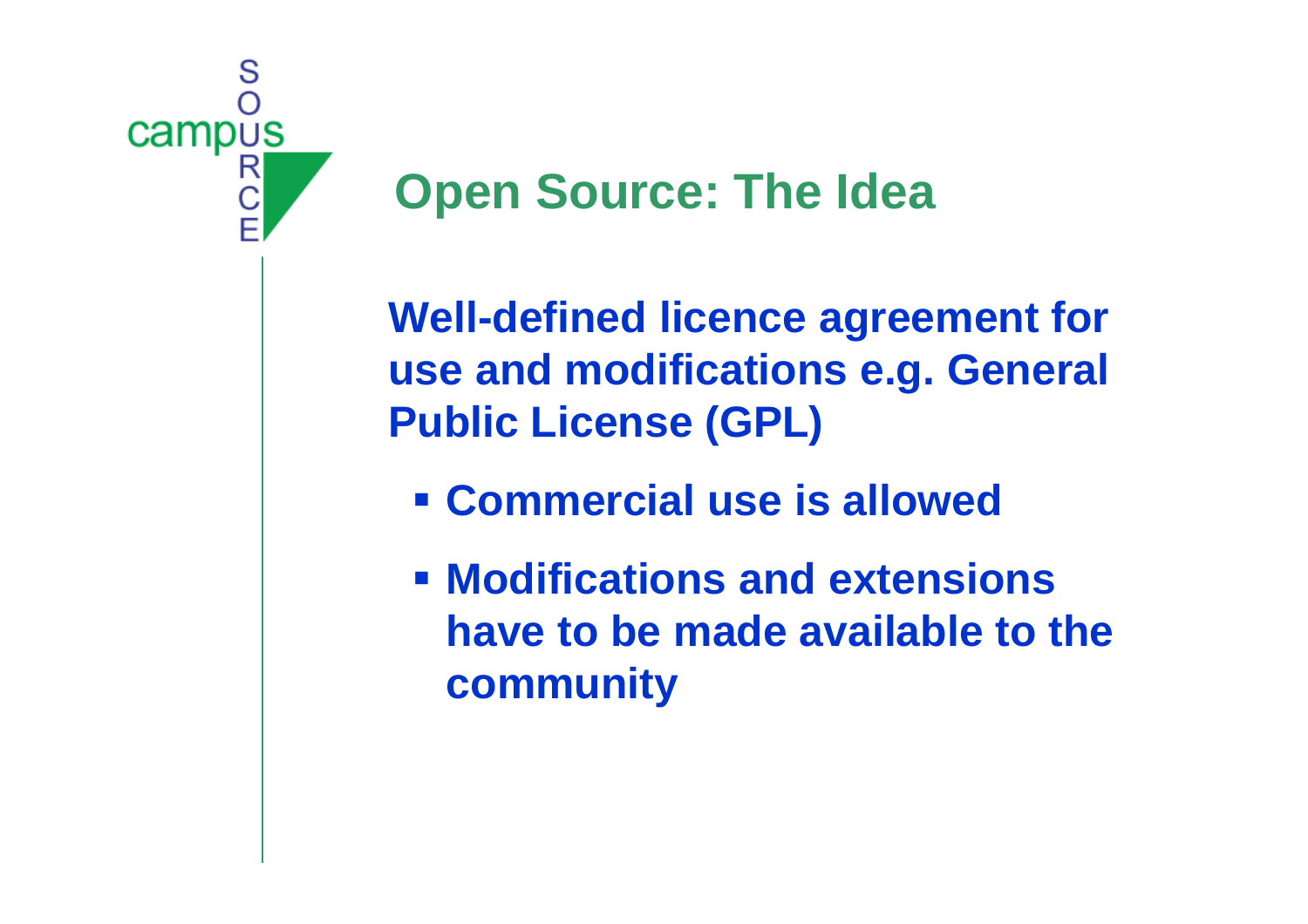

# **Typical Features**

- **Example 12 Administration of students**
- **EXADMINISTRATION OF CONTENT**
- **Example 1 Support for teachers**
- **Organisation of communication and supervision**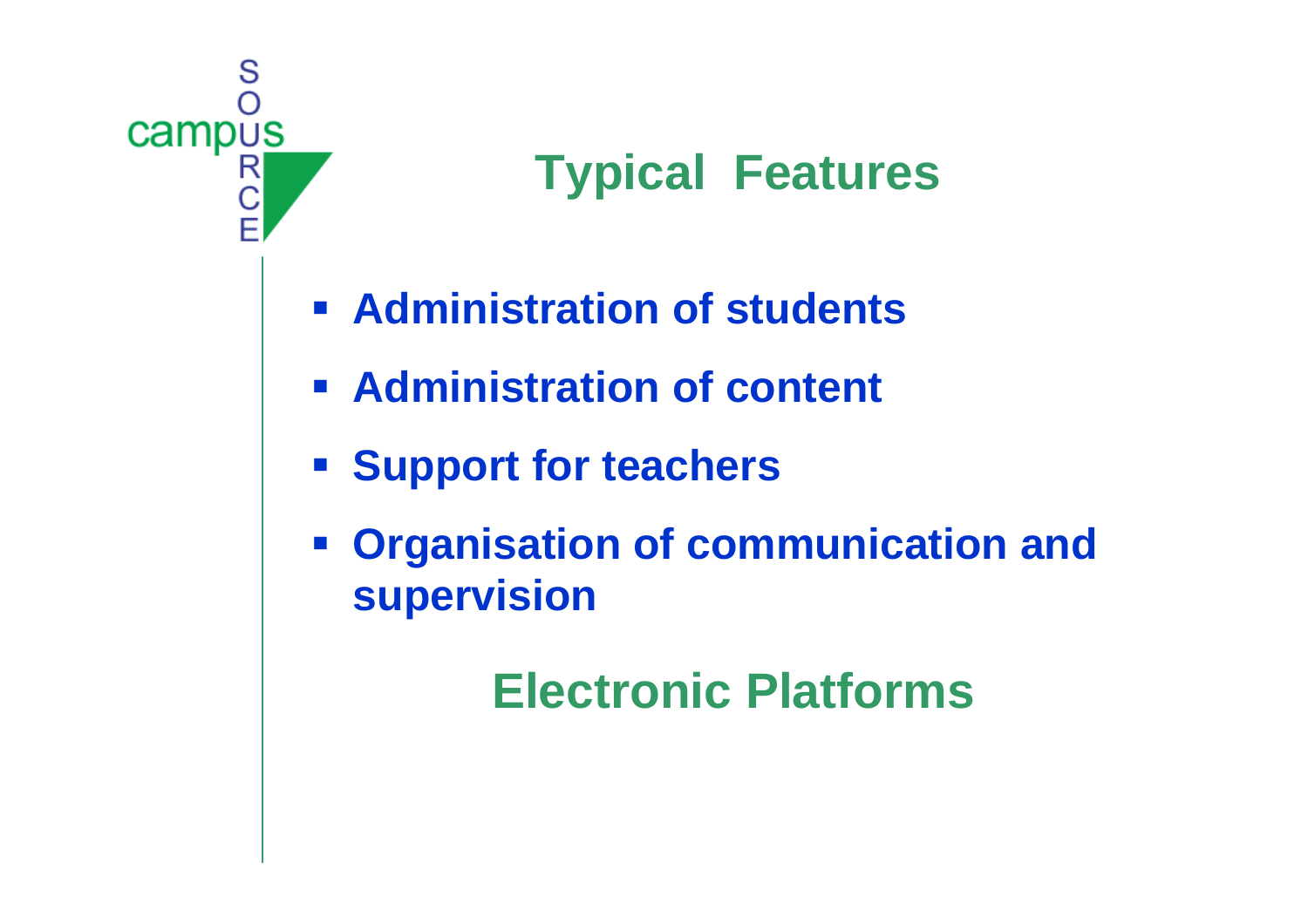

# **Platform Strategies**

- **Proprietary (self) development**
- **Commercial solution**
- **Example 1 Source solution**
- **Application Service Provider (ASP)**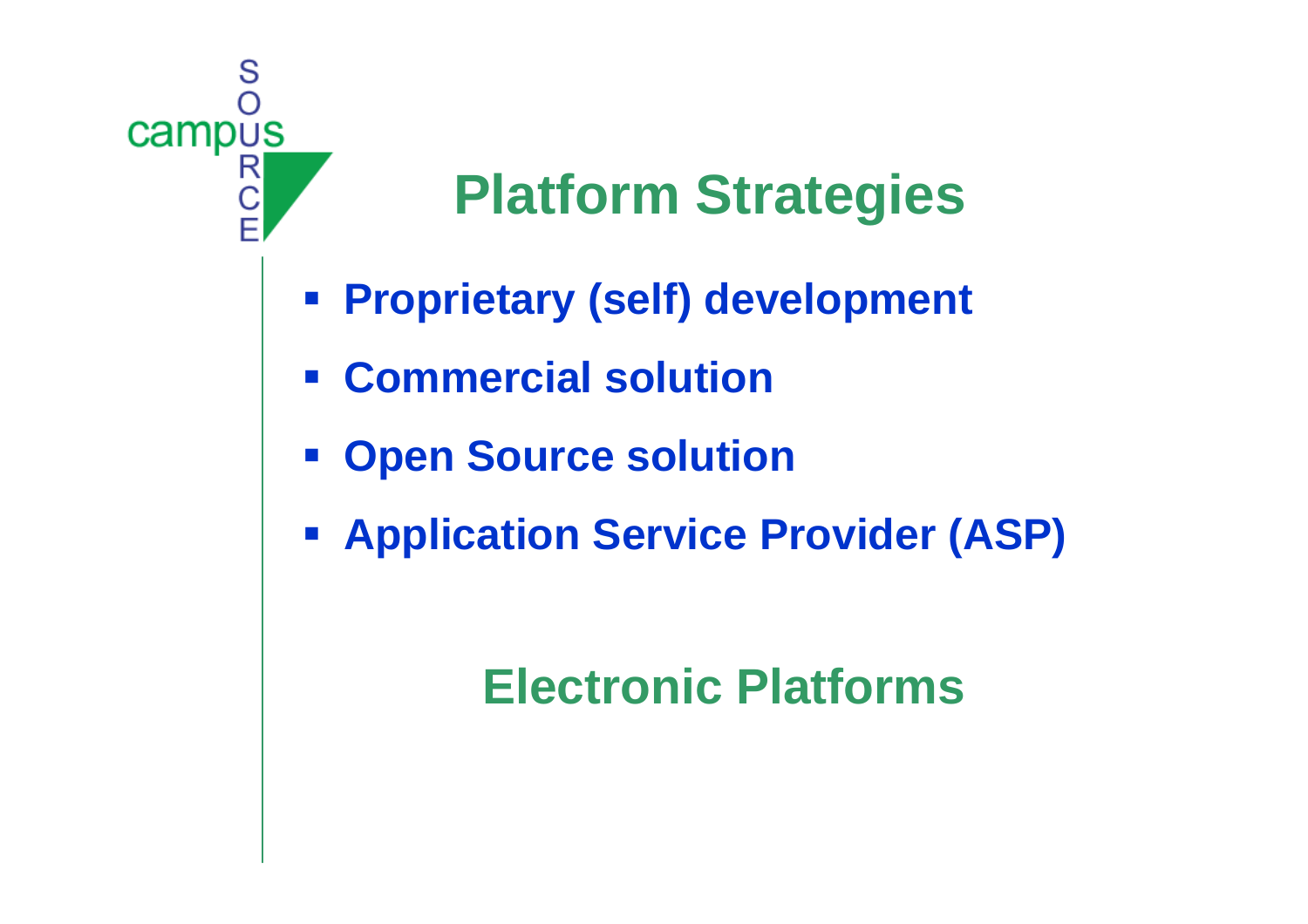# S campus

# **Proprietary Development**

- **<sup>+</sup> Tailor-made solution**
- **+ Business case is exactly reproduced**
- **+ Integration in existing infrastructure "easy"**
- **+ High flexibility**
- **+ No dependencies on providers**
- **Expensive and elaborate**
- **Often lack of know how and development personal**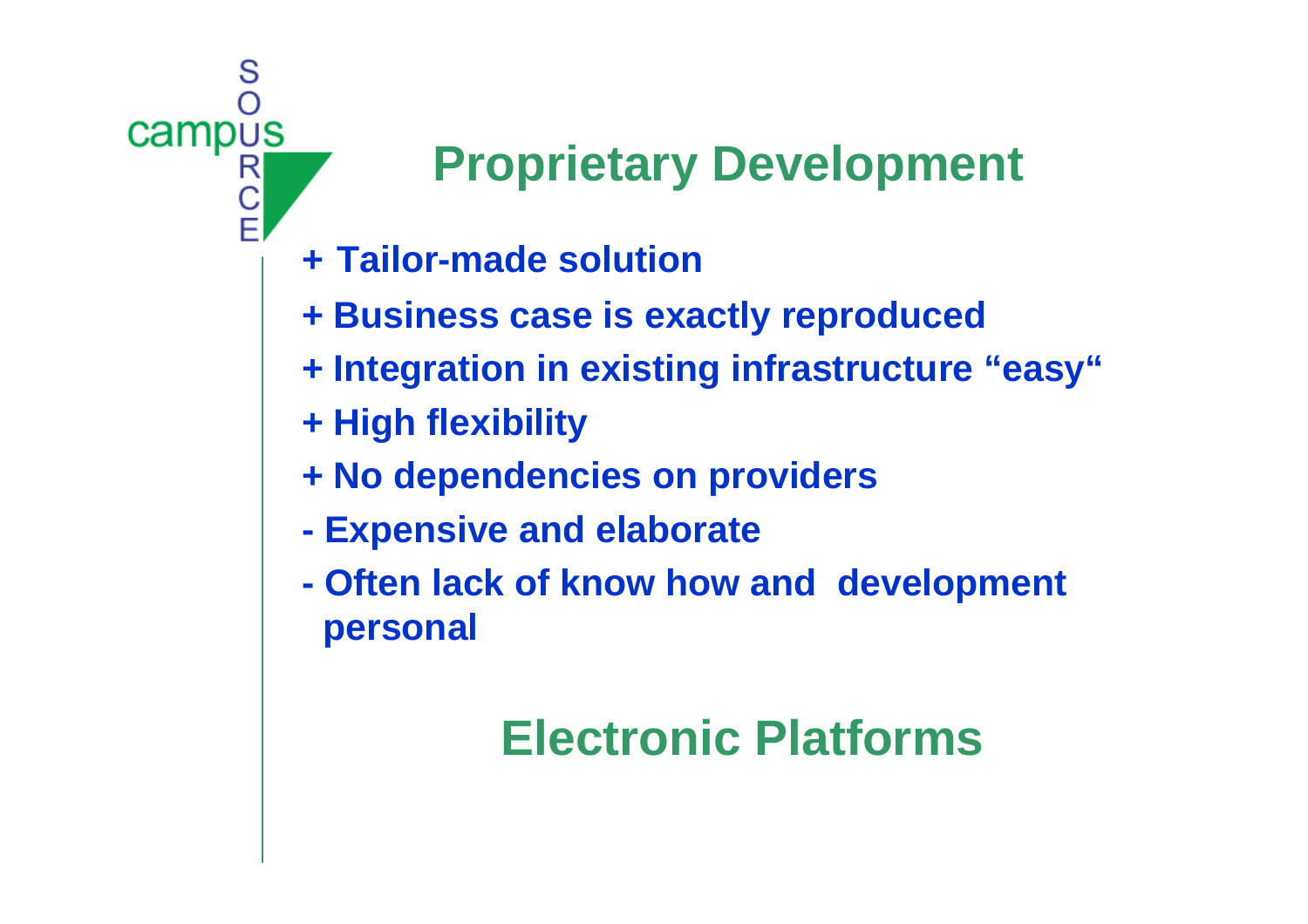

# **Commercial Solution**

- **<sup>+</sup> At present relatively cost effective in acquisition**
- **+ Extensive features**
- -**Business case predetermined by software used**
- -**Special features required often missing**
- - **Inflexible in respect to extensions (since source code not available)**
- -**Difficult integration with legacy systems**
- - **Dependency on provider (licence terms, incompatibility...)**
- - **Market risk (many enterprises disappear!) Electronic Platforms**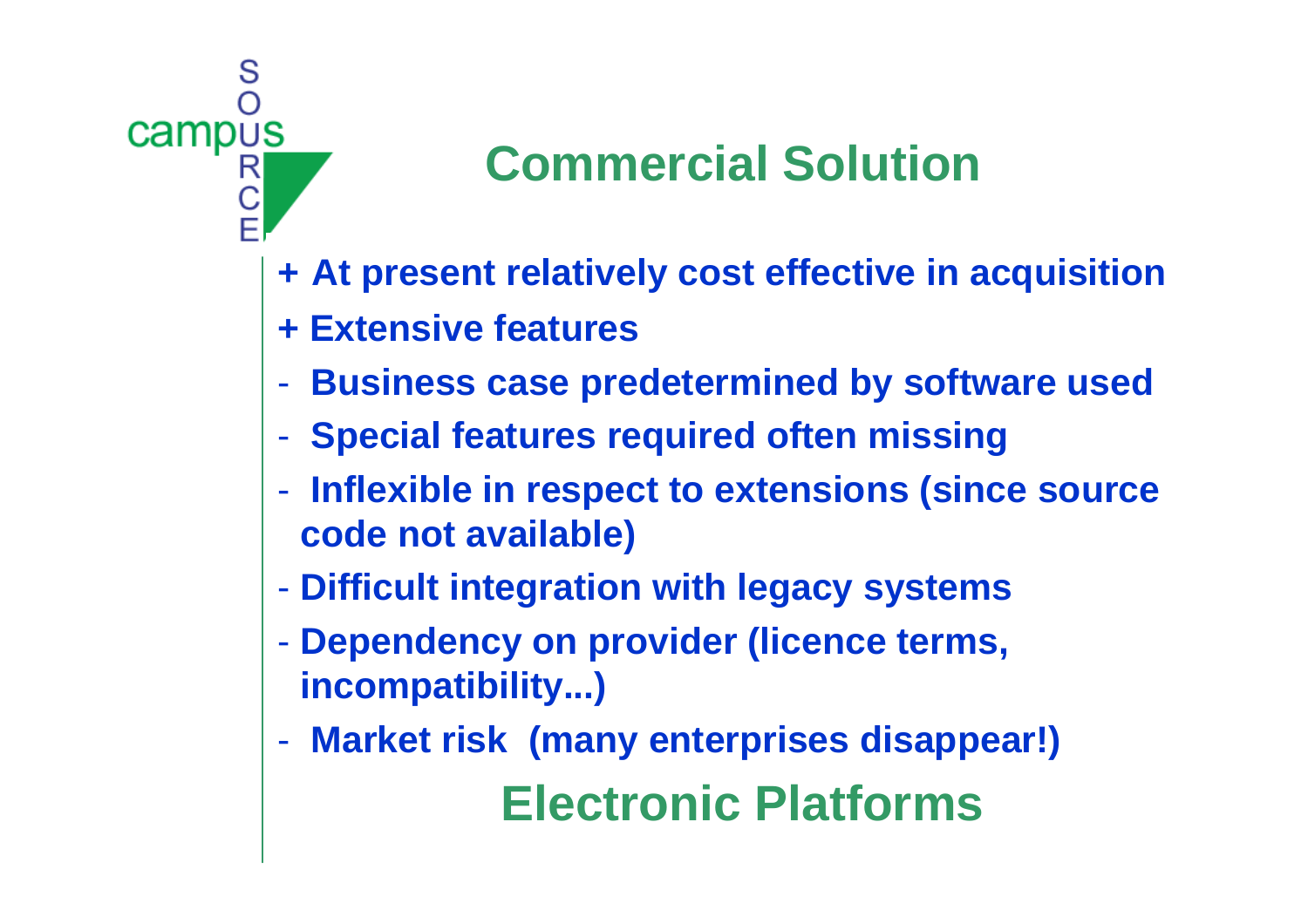

# **Open Source Solution**

- $+$  **Most cost solution with regard to acquisition and operation**
- $+$  **Flexible with regard to modifications (source code available!)**
- + **No provider dependencies**
- + **Use of open standards**
- –**Partially "immature" implementation**
- **Often lack of commercial support**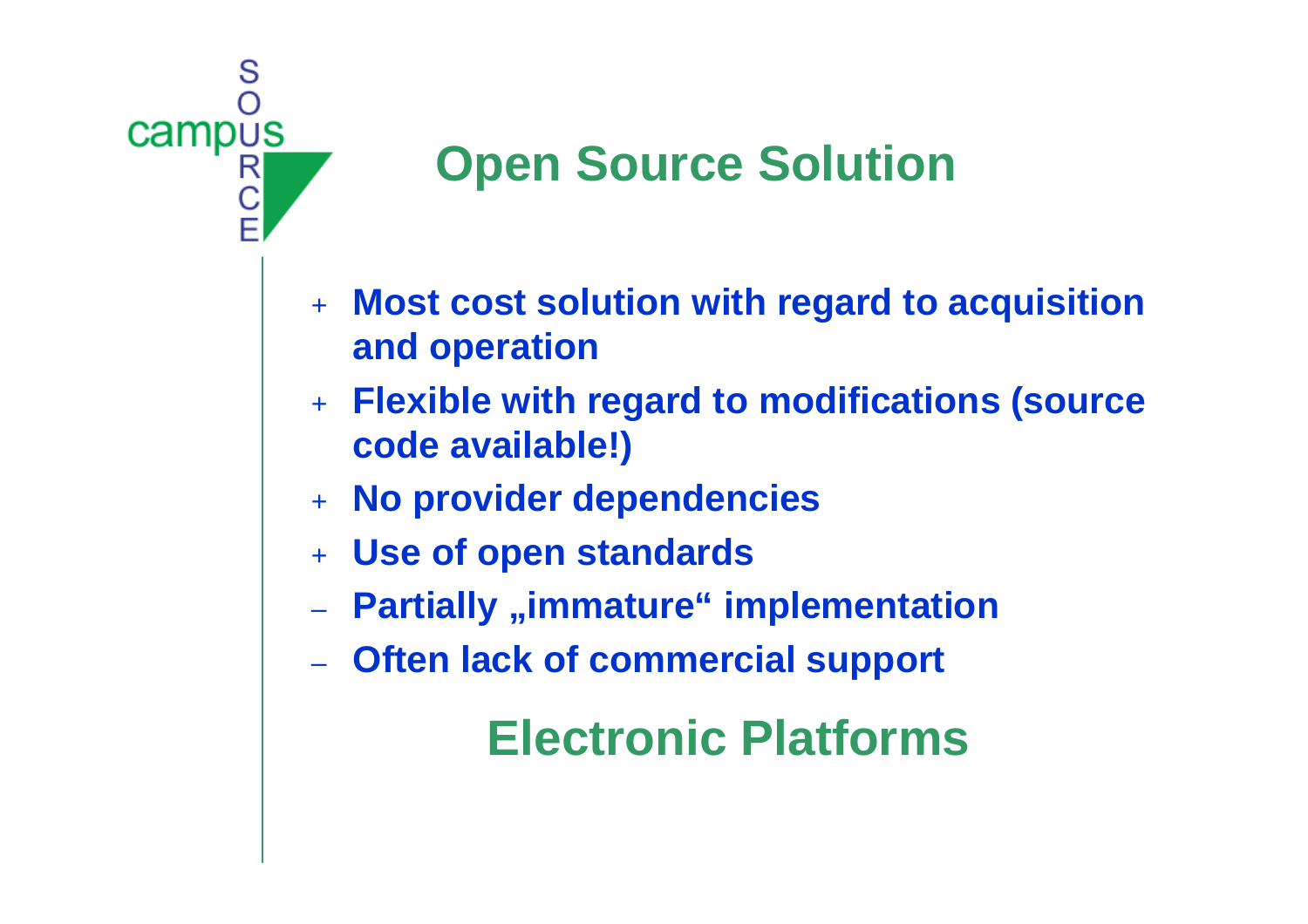

# **ASP Solution**

- + **Focus on content possible**
- + **No technical staff and hardware needed**
- + **Cost efficient with regard to "total cost of ownership"**
- **Strong dependence on provider**
- **Strong constraints on business case**
- **Inflexible in regard to features**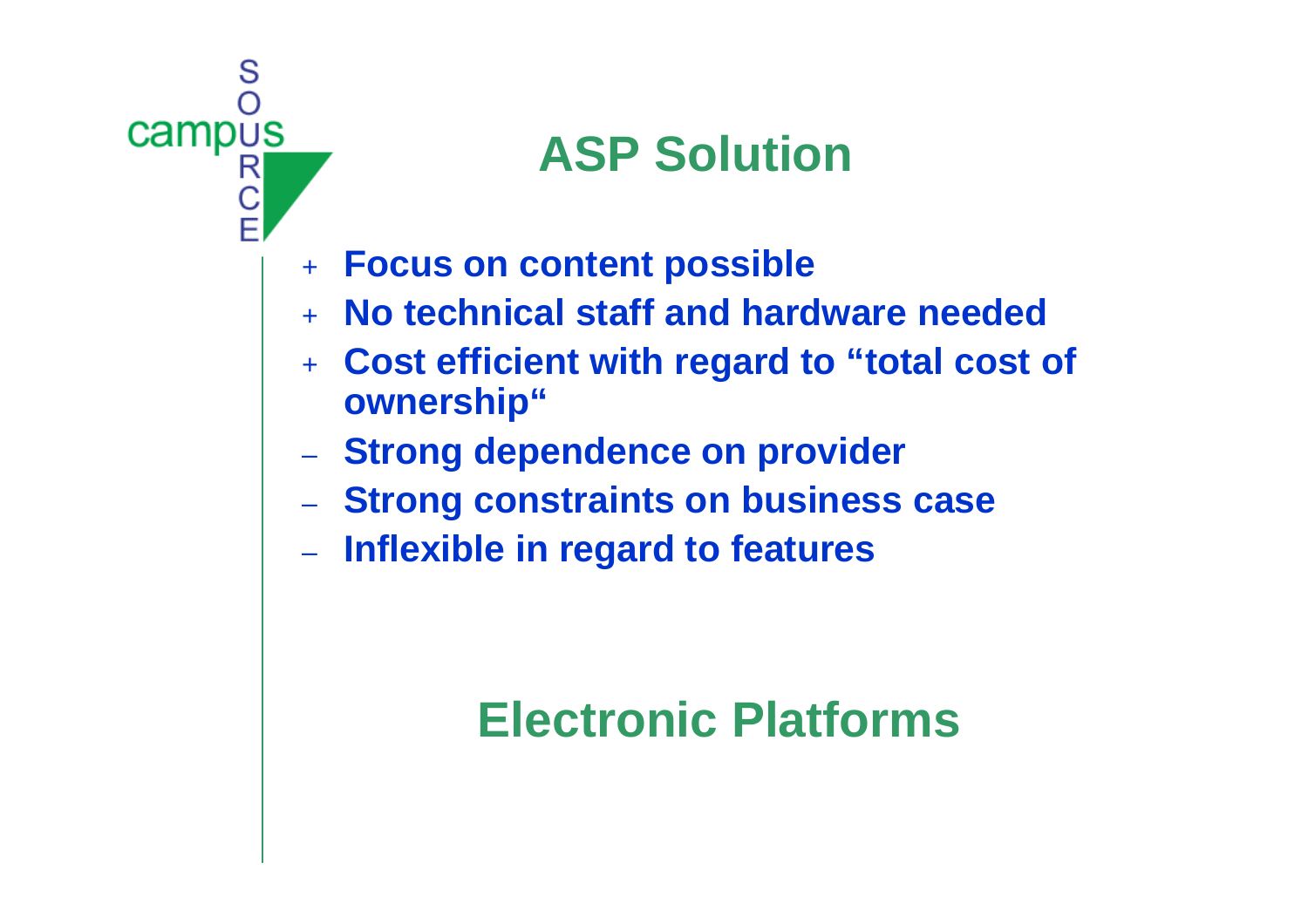

#### **CampusSource:**

- **Software pool for e-Learning tools on an open source basis**
- **GPL Licence**
- **Community und commercial partners for support**
- **At present more than 2000 registered users (institutions)**
- **Financially supported by Ministry of Education NRW**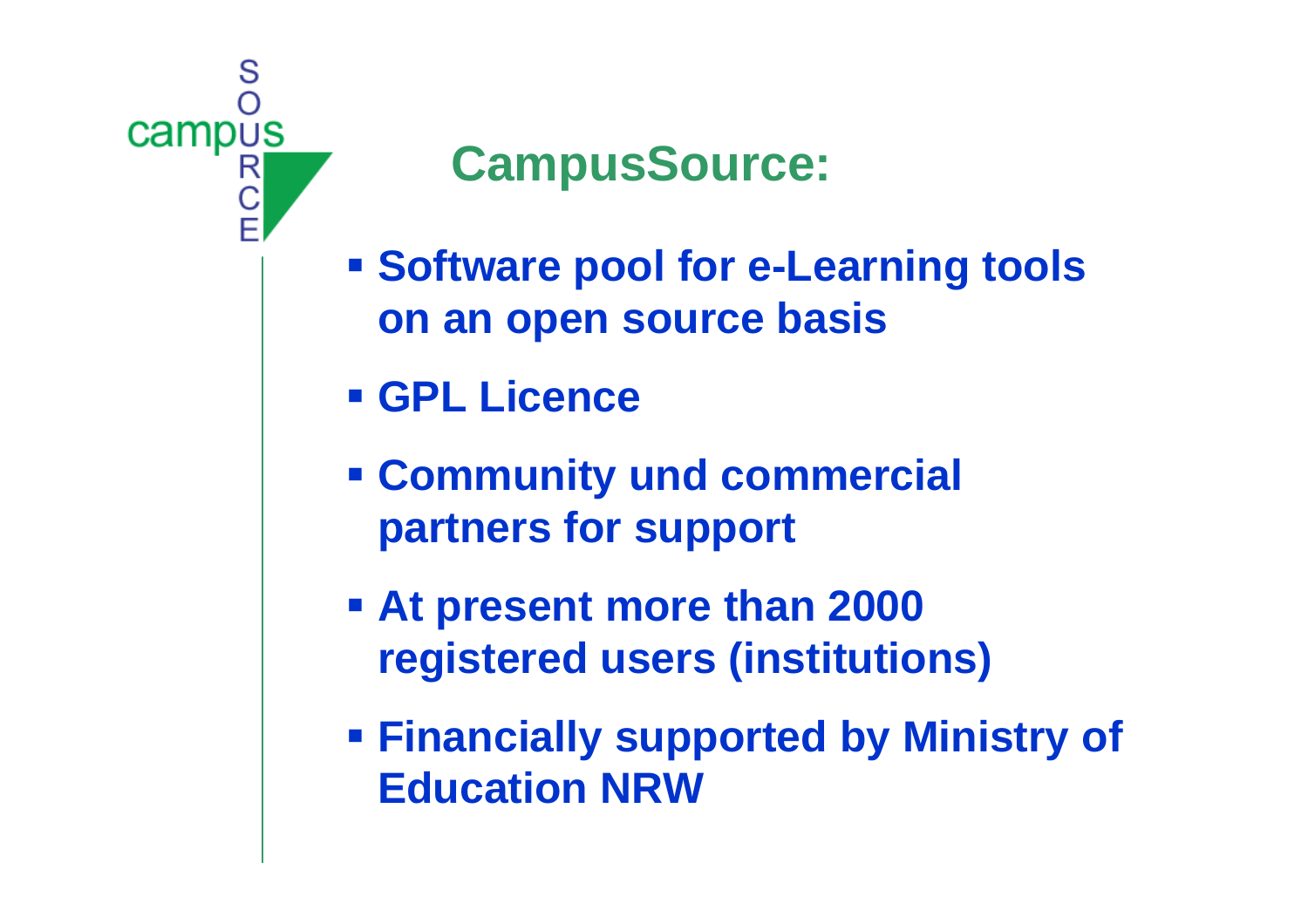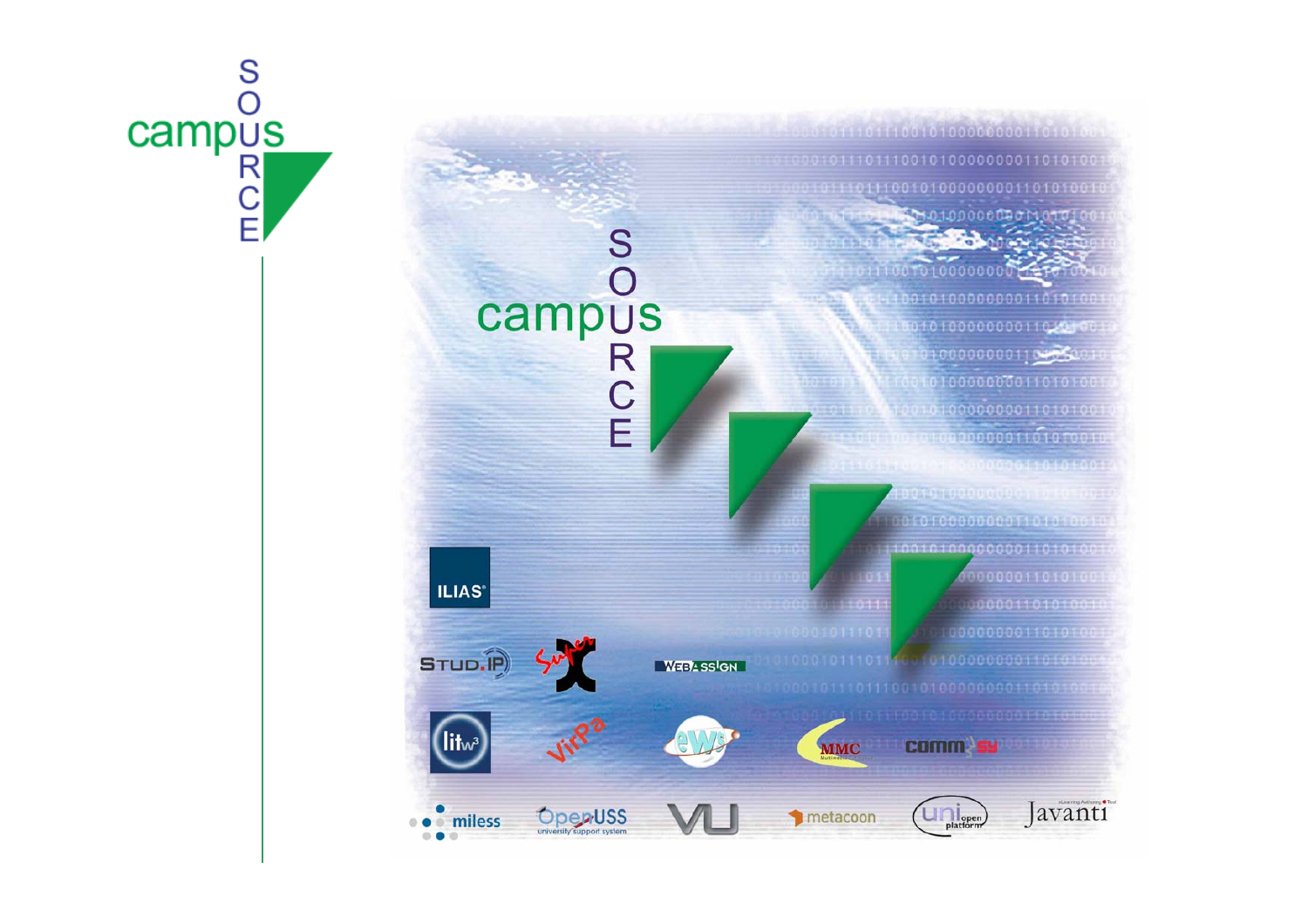

#### Registered Users Germany (01.05.2004)

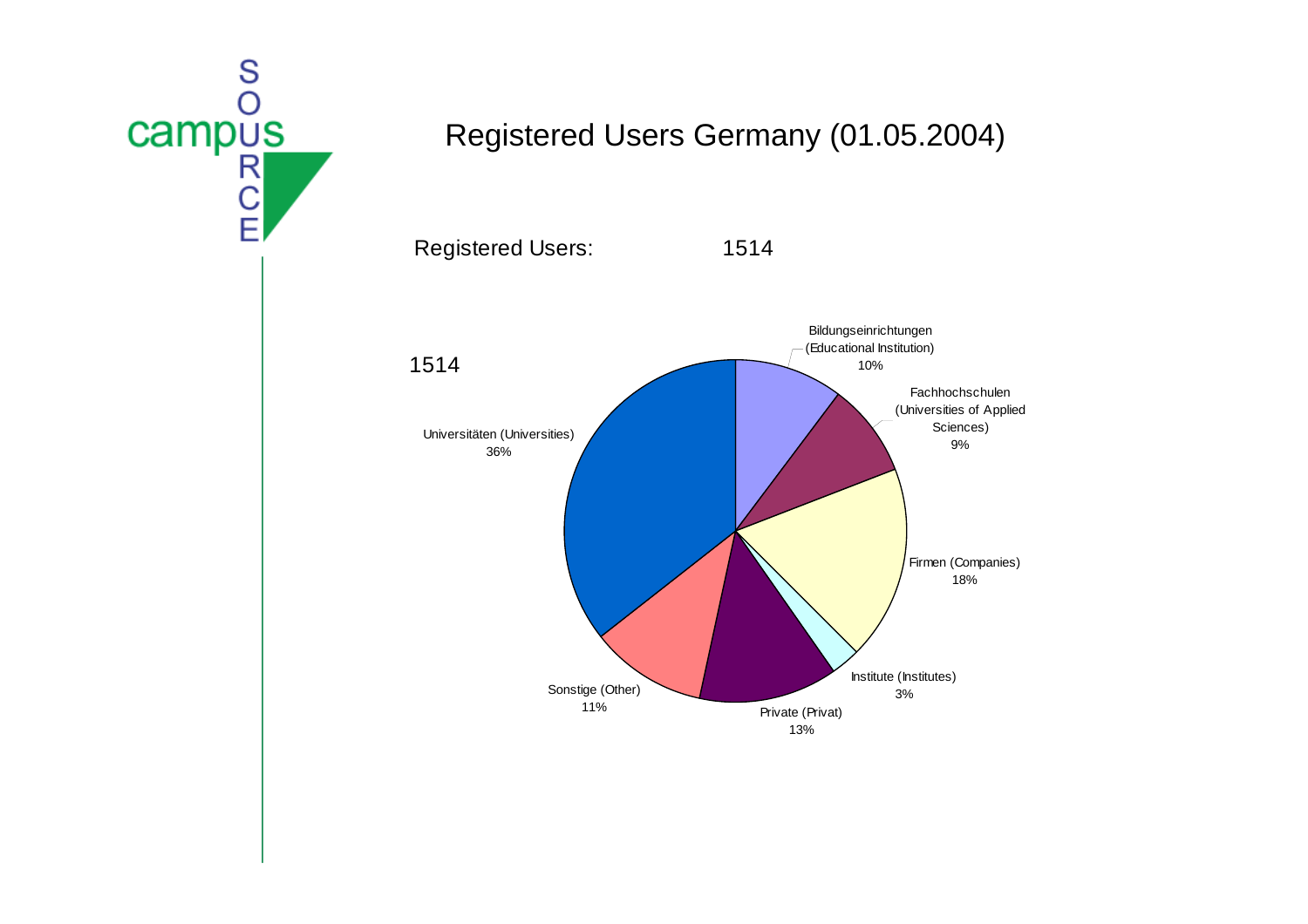

#### Registered Users Other Countries (01.05.2004)

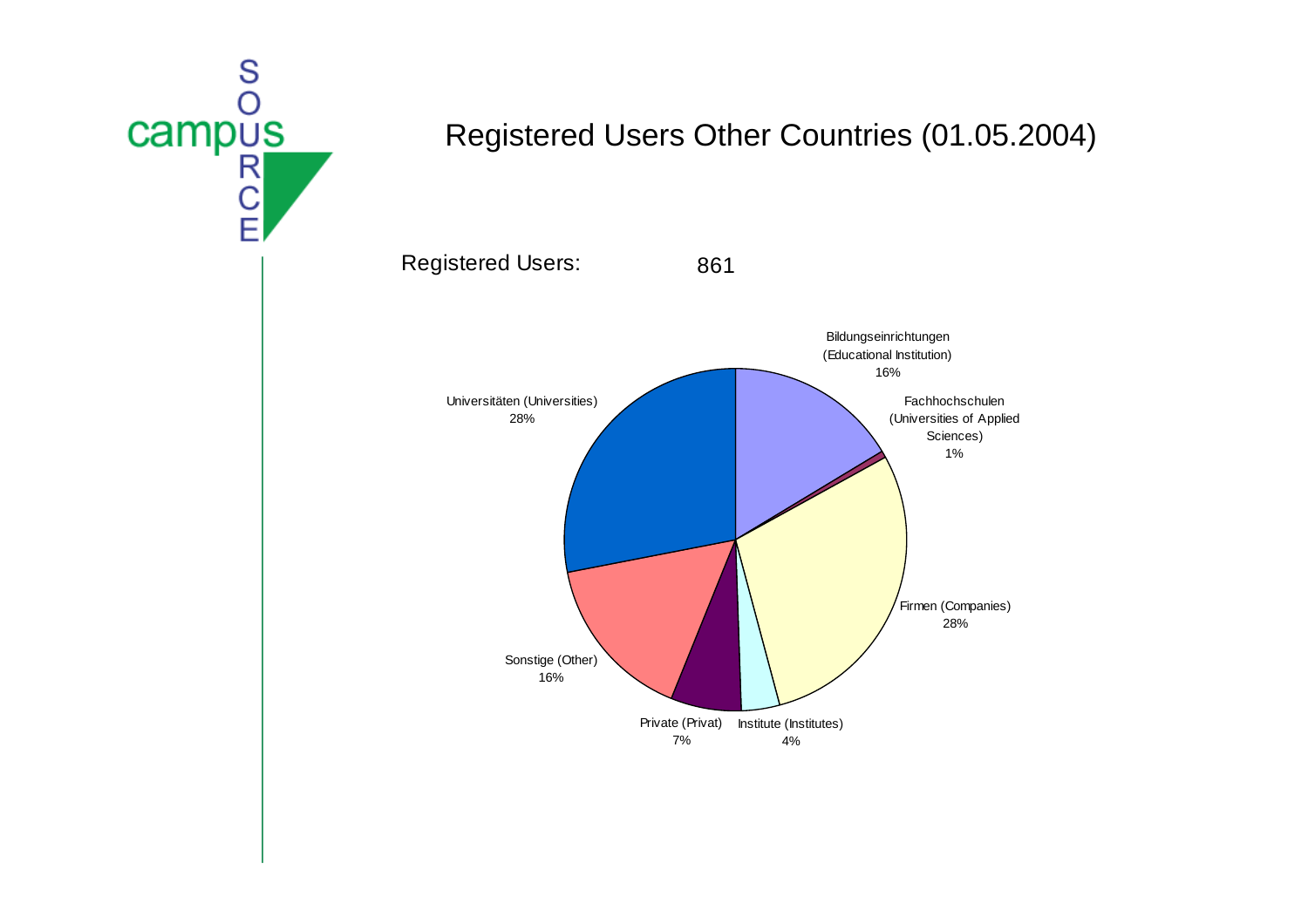

#### Countries with more than 10 registred Users (01.05.2004)

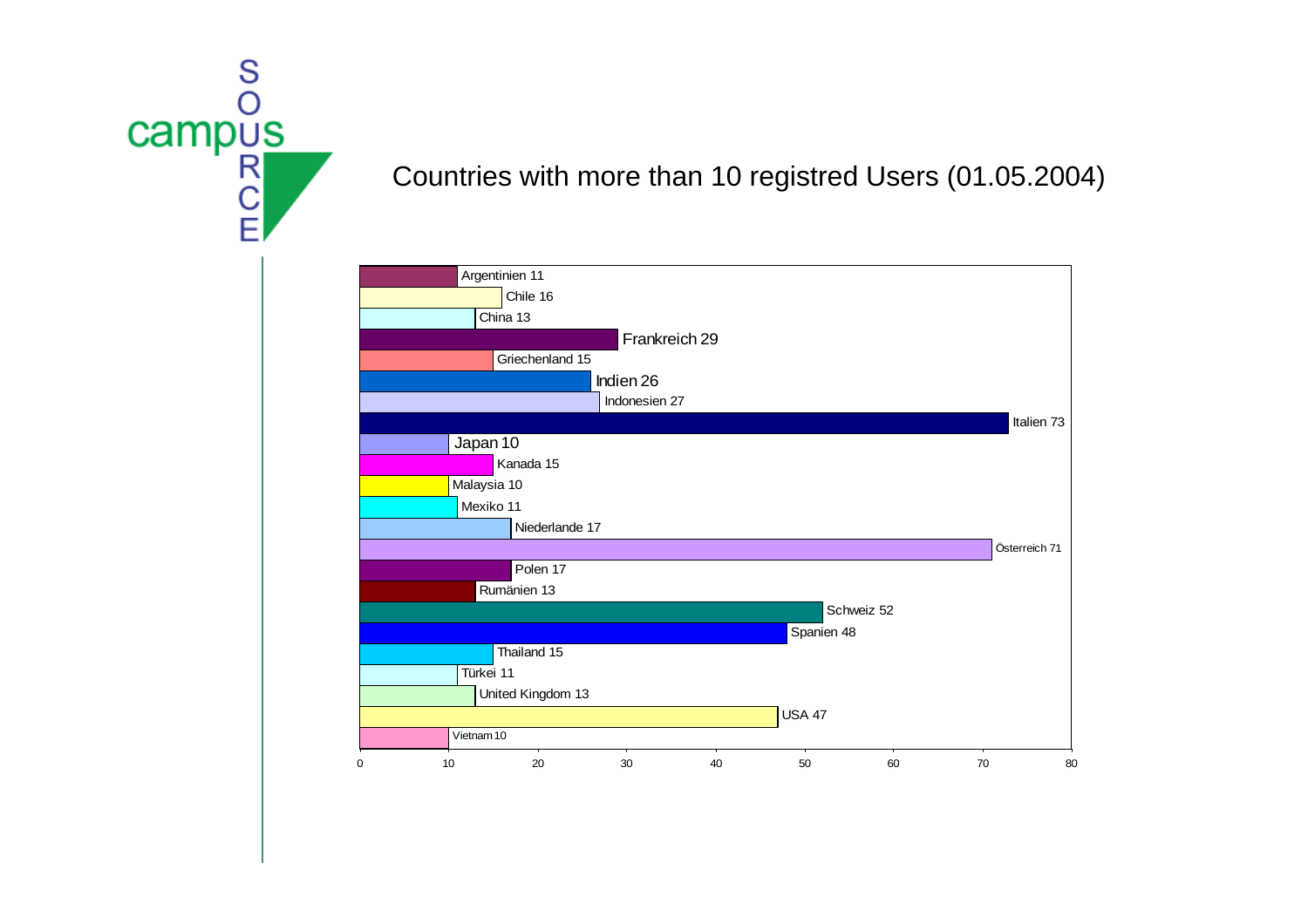

#### Registration from September 2001 – May 2004

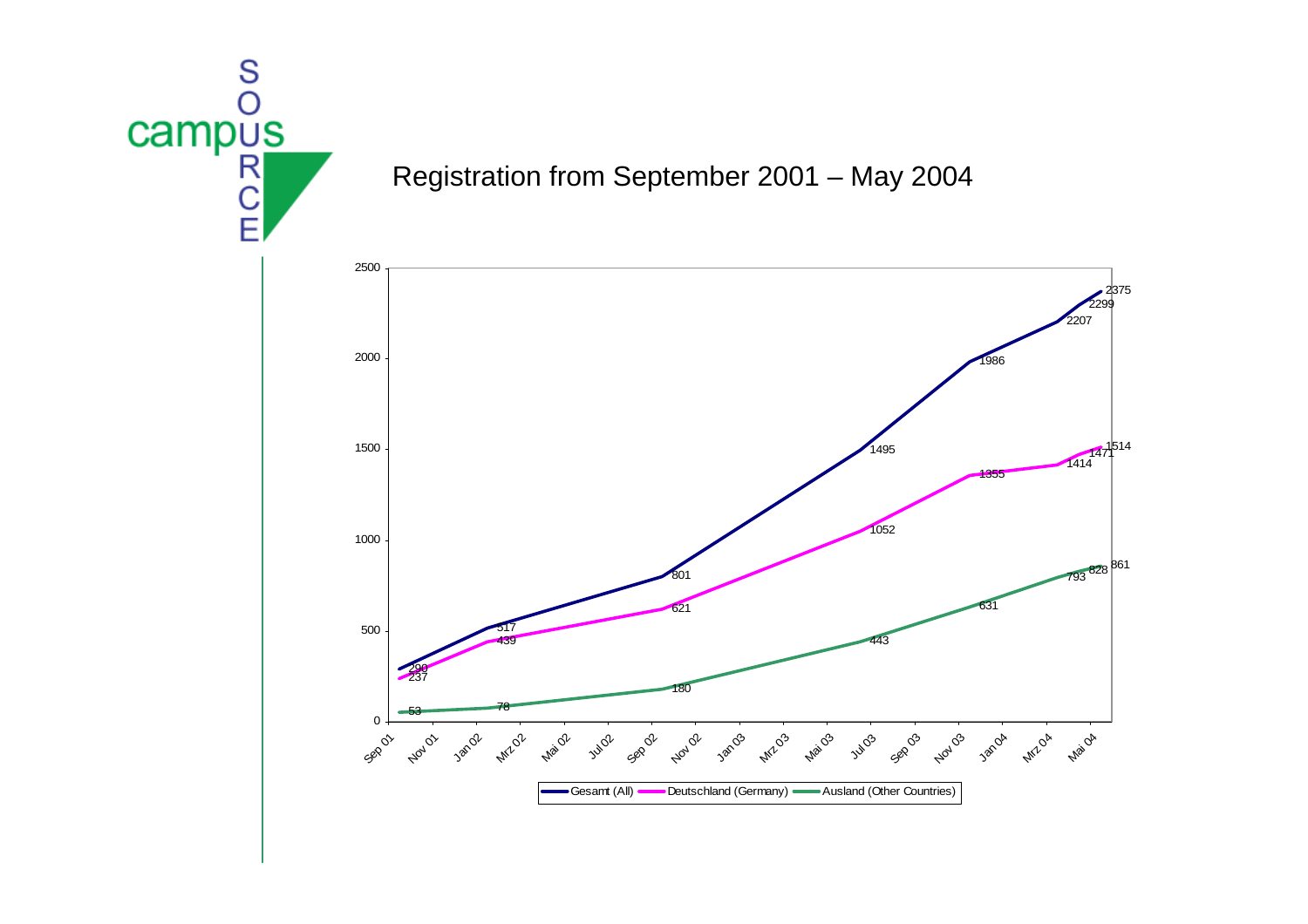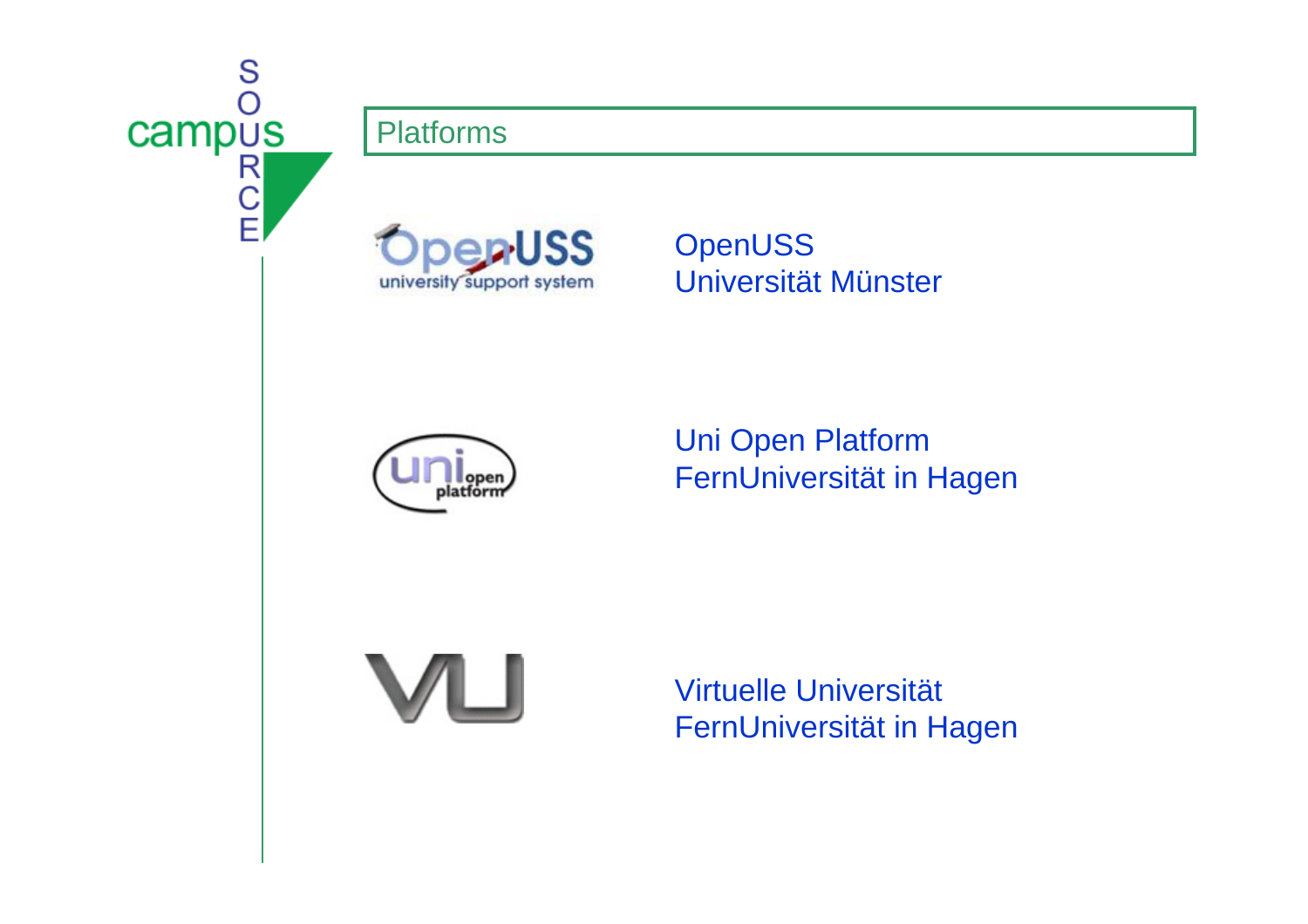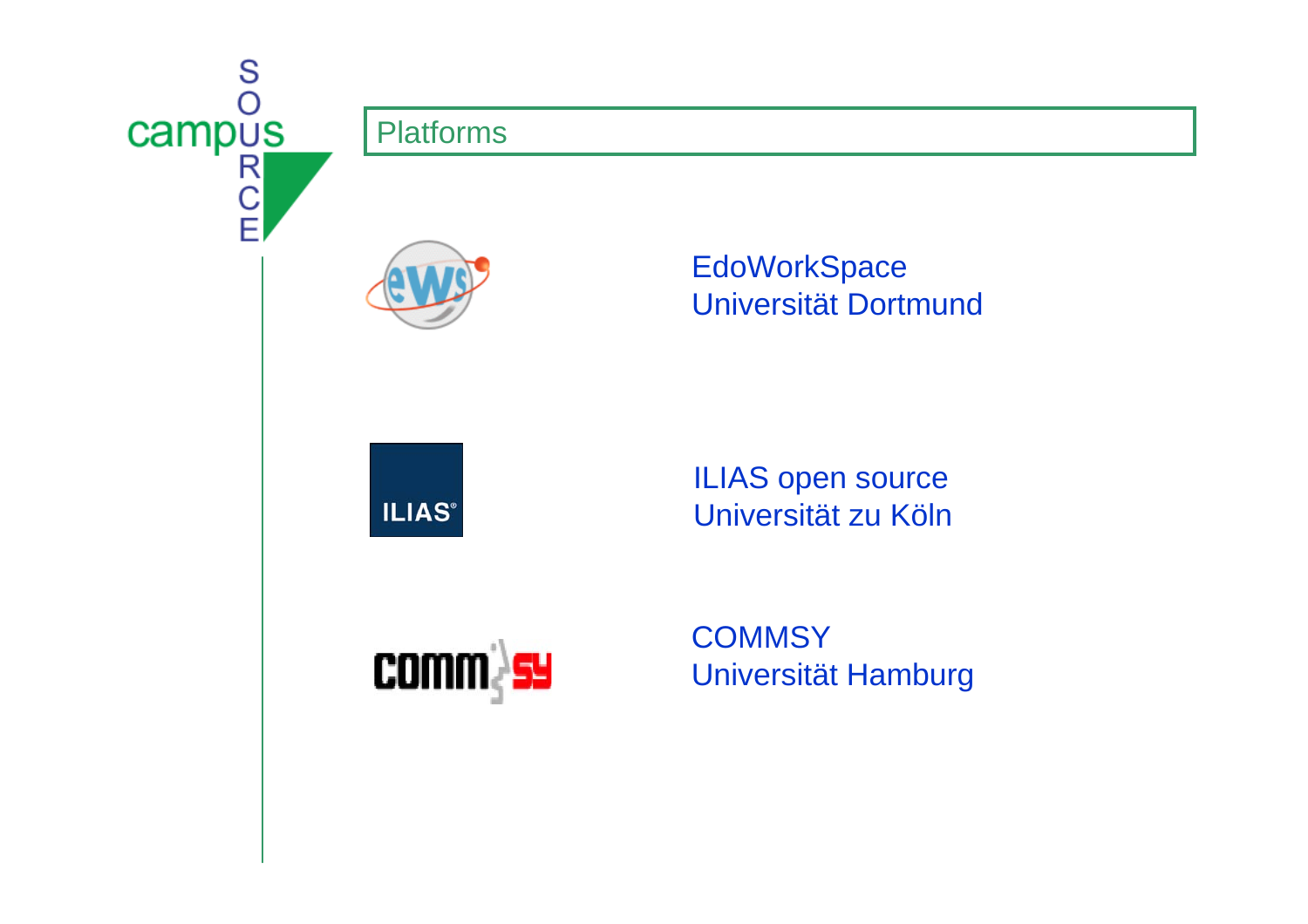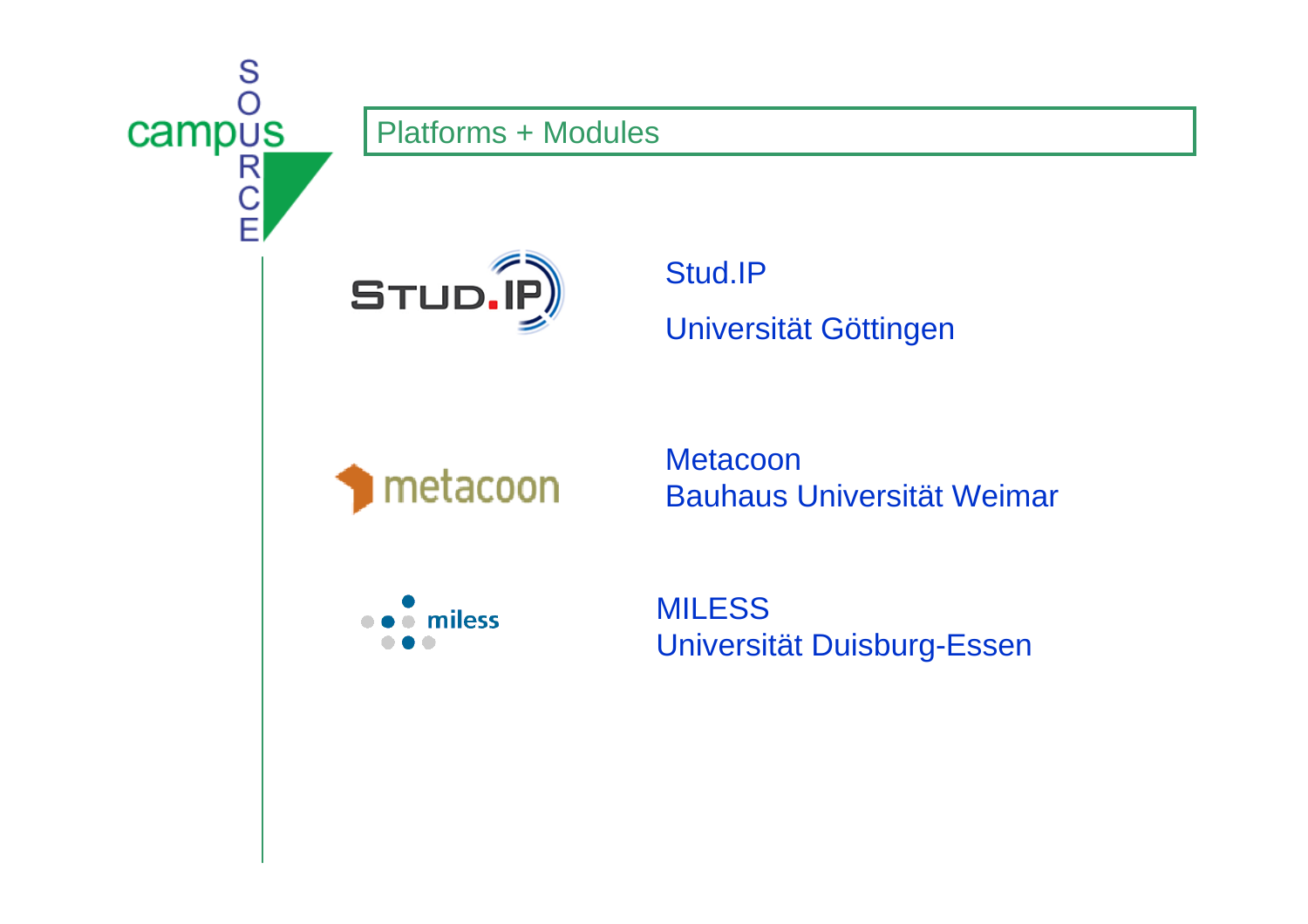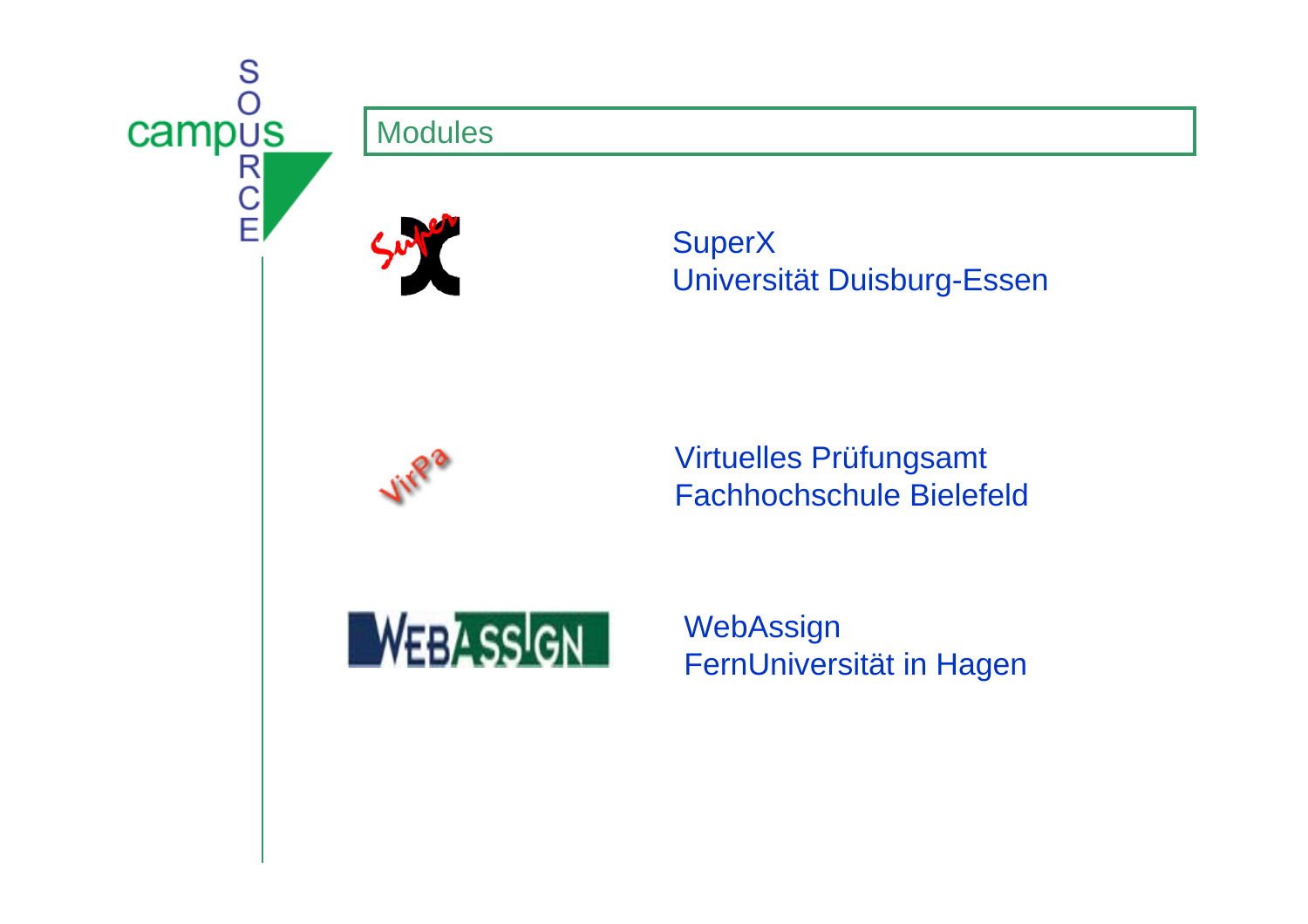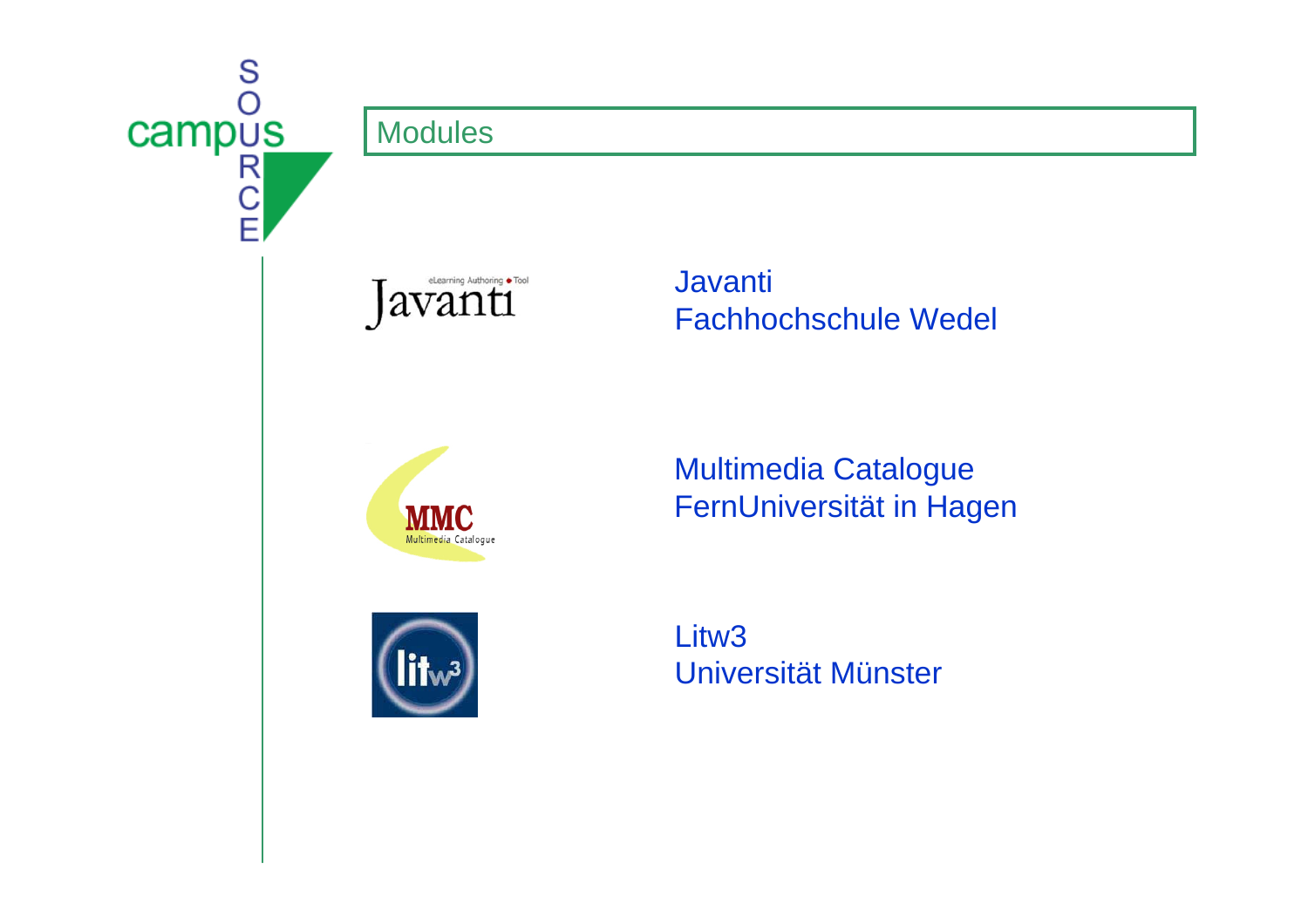

## **Situation OS Today**

- **Many systems**
- **Large number of features implemented**
- **Systems mostly not compatible**
- **Features not exchangeable**
- $\mathcal{L}_{\mathcal{A}}$  **Many small communities (around particular systems)**
- $\mathbb{Z}^{\mathbb{Z}}$ **No convergence of systems yet**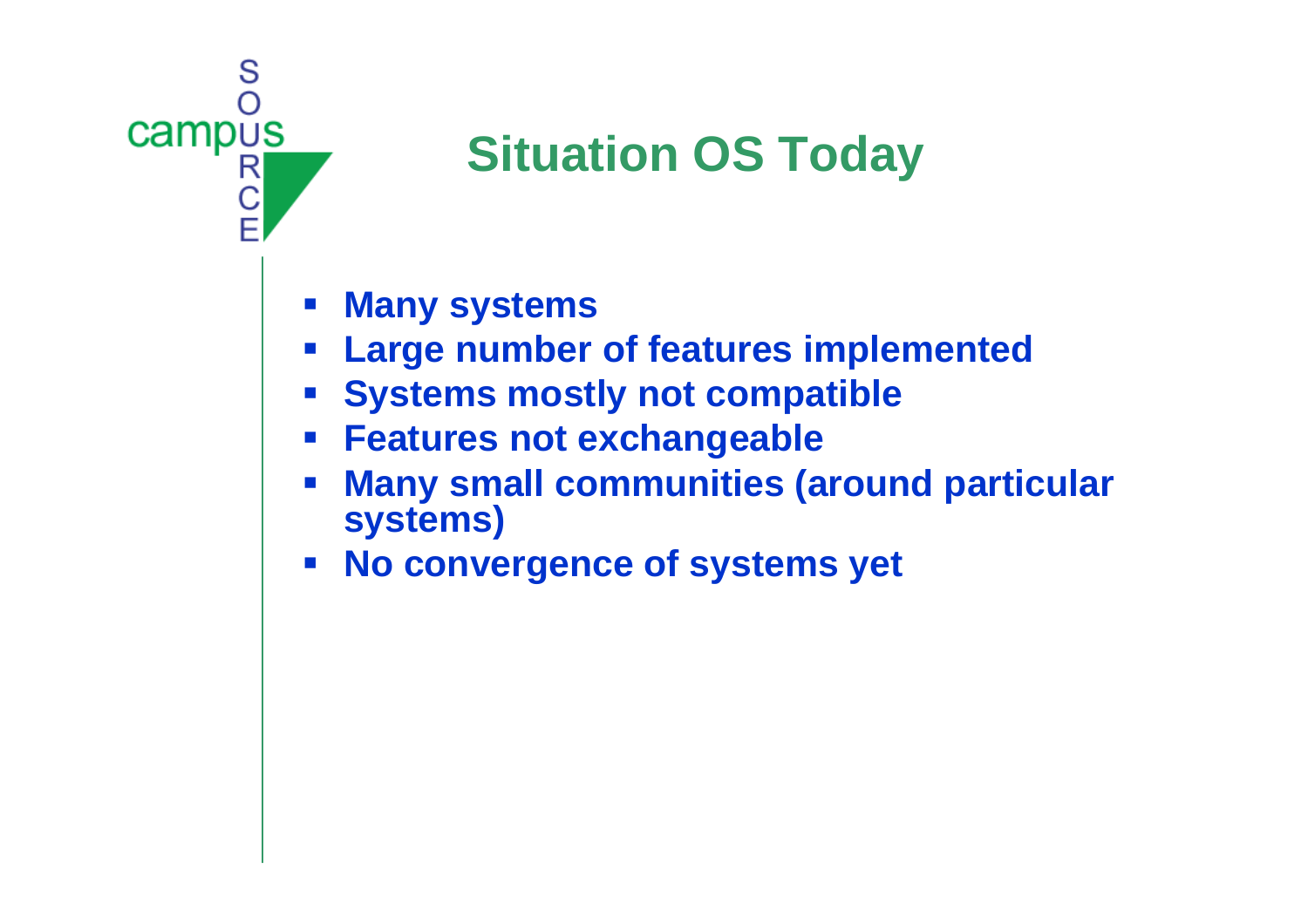

# **Vision of future (OS) Systems**

- + **Modular architecture (components for flexible composition)**
- + **Formal description of requirements and features (including interdependencies)**
- + **Formal modelling of workflow and learning scenarios**
- + **Separation of layout and content (e.g. XML)**

# **Vision is intended as guide for R&D!**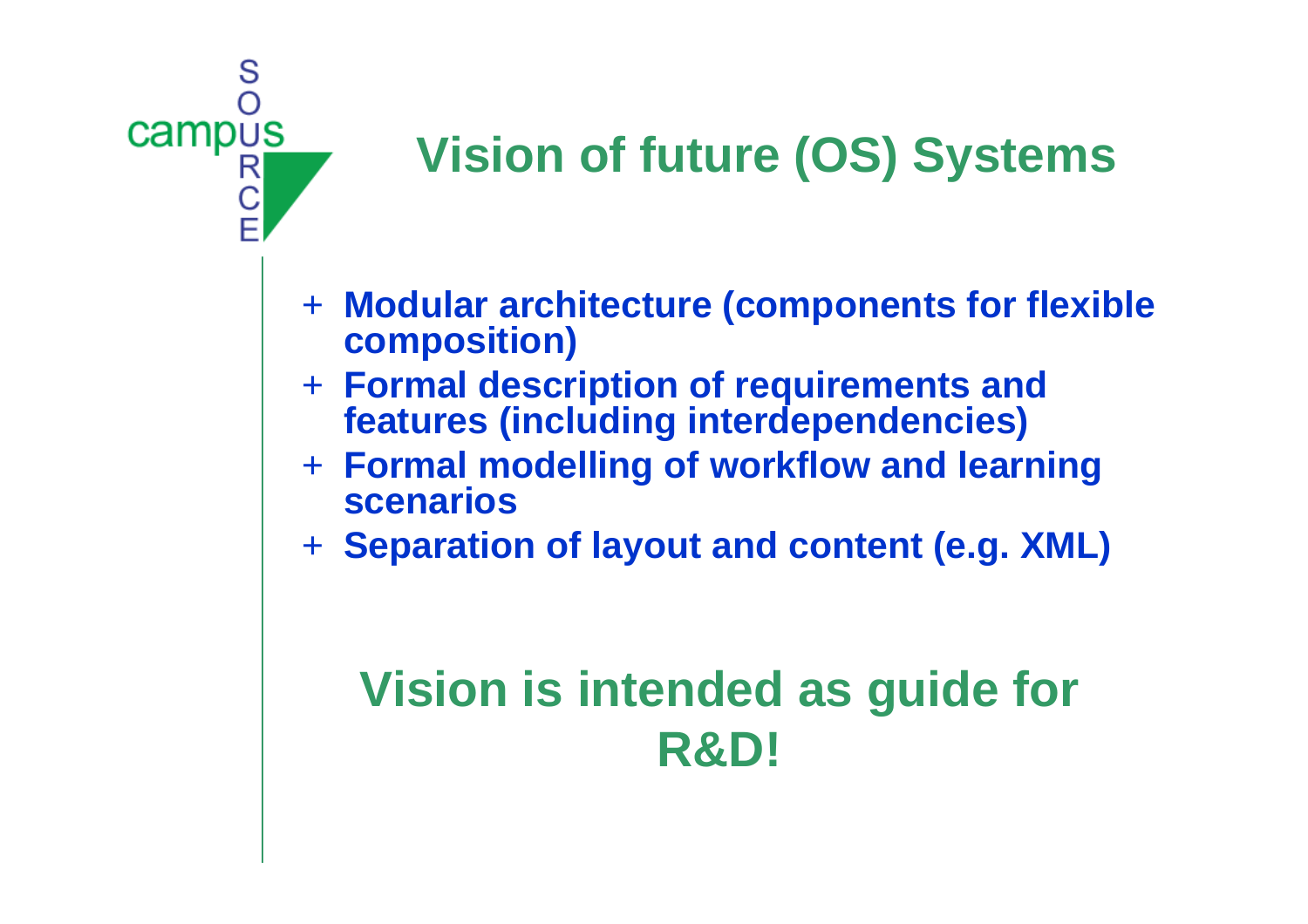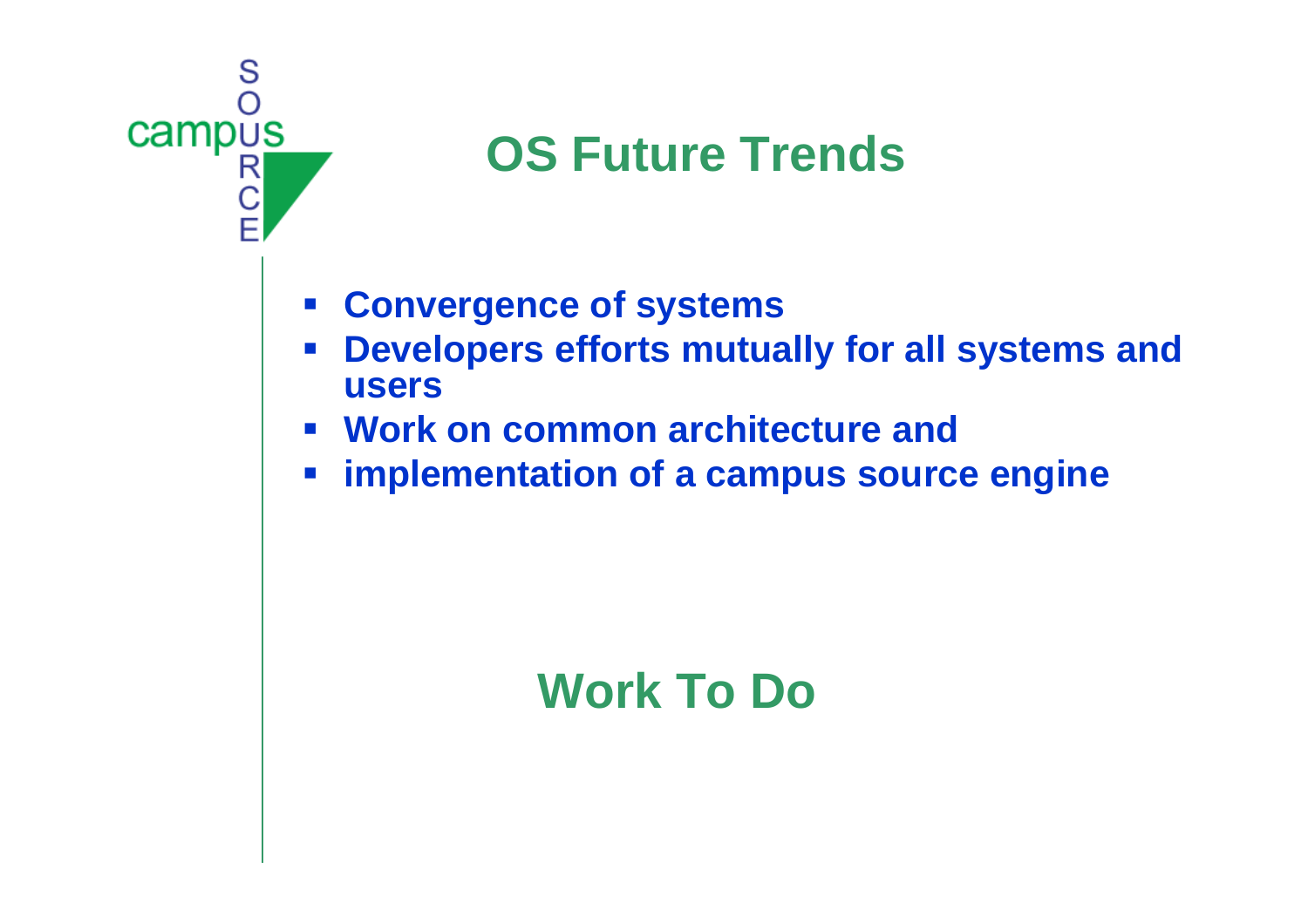

#### **And What About Contents**

¾**Extension of CampusSource to**

### **CampusContent!**